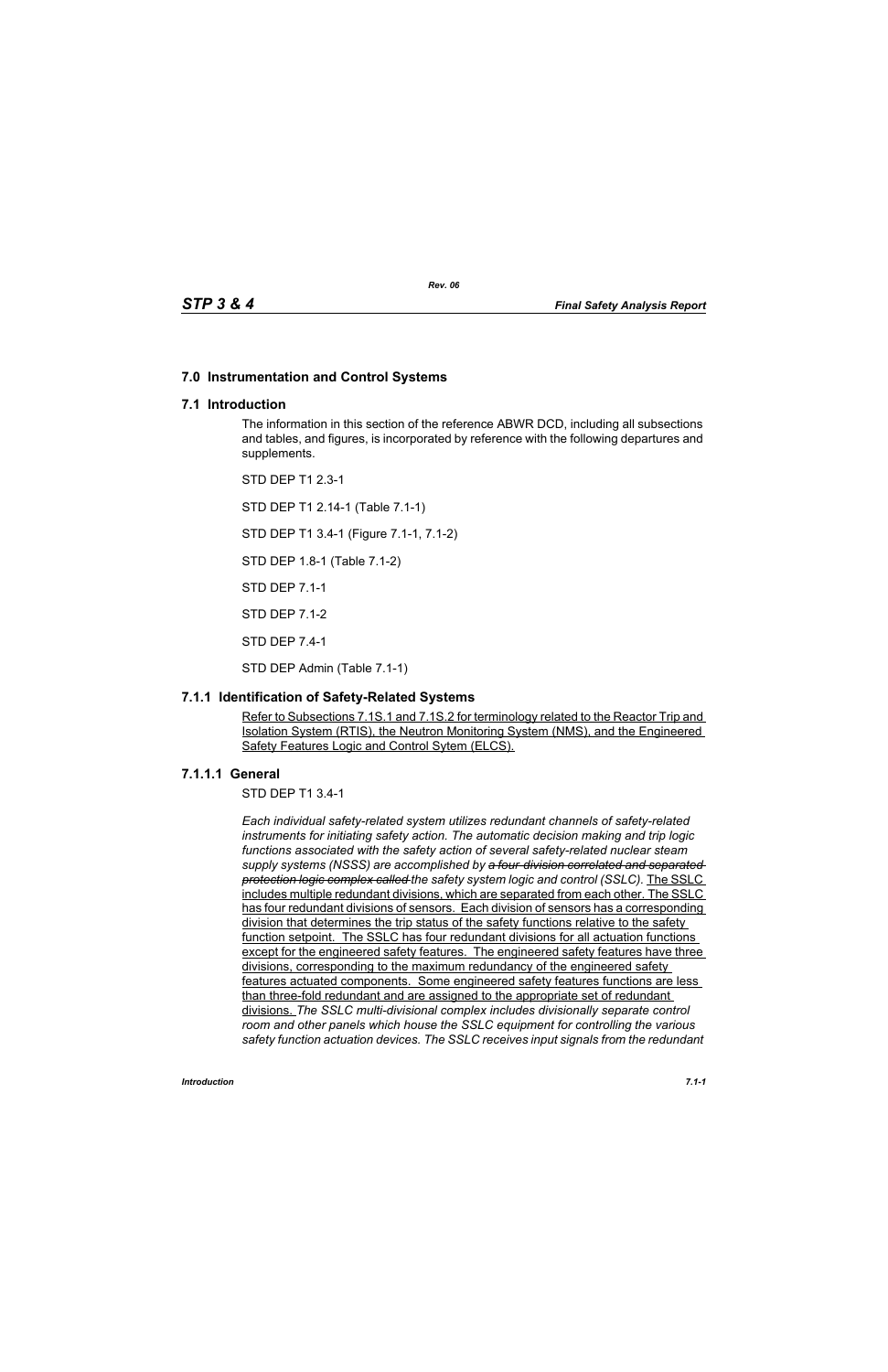*channels of instrumentation in the safety-related system, and uses the input information to perform logic functions in making decisions for safety actions.*

Sensor signals are hardwired to the RTIS. These sensors are divisionally separated.

Divisional separation is applied to the Essential Communication Functions (ECFs) of ELCS, which provides communication for the sensor input to the logic units and for the logic output to the system actuators (actuated devices such as pump motors and motor-operated valves).

*Divisional separation is also applied to the essential multiplexing system (EMS) , which provides data highways for the sensor input to the logic units and for the logic output to the system actuators (actuated devices such as pump motors and motor-operated valves). Systems which utilize the SSLC are* include*: (1) Reactor Protection (trip) System; (2) High Pressure Core Flooder System; (3) Residual Heat Removal System; (4) Automatic Depressurization System; (5) Leak Detection and Isolation System; (6) Suppression* Temperature *Pool* Temperature *Monitoring System; and (7) Reactor Core Isolation Cooling System. The equipment arrangement for these systems and other supporting systems is shown in Figure 7.1-2.*

## **7.1.1.3 Engineered Safety Features (ESF) Systems**

## **7.1.1.3.9 HVAC Emergency Cooling Water System**

#### STD DEP Admin

*Automatic instrumentation and control is provided to assure that adequate cooling is provided for the main control room, the control building essential electrical equipment rooms, and the diesel generator cooling coils* reactor building essential electrical equipment rooms.

## **7.1.1.4 Safe Shutdown Systems**

## **7.1.1.4.1 Alternate Rod Insertion Function (ARI)**

## STD DEP 7.4-1

*Though not required for safety, instrumentation and controls for the ARI provide a means to mitigate the consequences of anticipated transient without scram (ATWS) events. Upon receipt of an initiation signal (based on either high reactor dome pressure or low reactor water level from the Recirculation Flow Control System), the RCIS System controls the fine motion control rod drive (FMCRD) motors such that all operable control rods are driven to their full-in position.* The Recirculation Flow Control System (upon detection of either high reactor dome pressure, low reactor water level or Manual ARI initiation) activates opening signals for the ARI valves of the Control Rod Drive (CRD) System (i.e., for backup hydraulic insertion of the control rods) and activates ARI initiation command signals to the Rod Control and Information System (i.e., for electric motor insertion of all operable control rods to the full-in position). *This provides a method, diverse from the hydraulic control units (HCUs), for scramming the*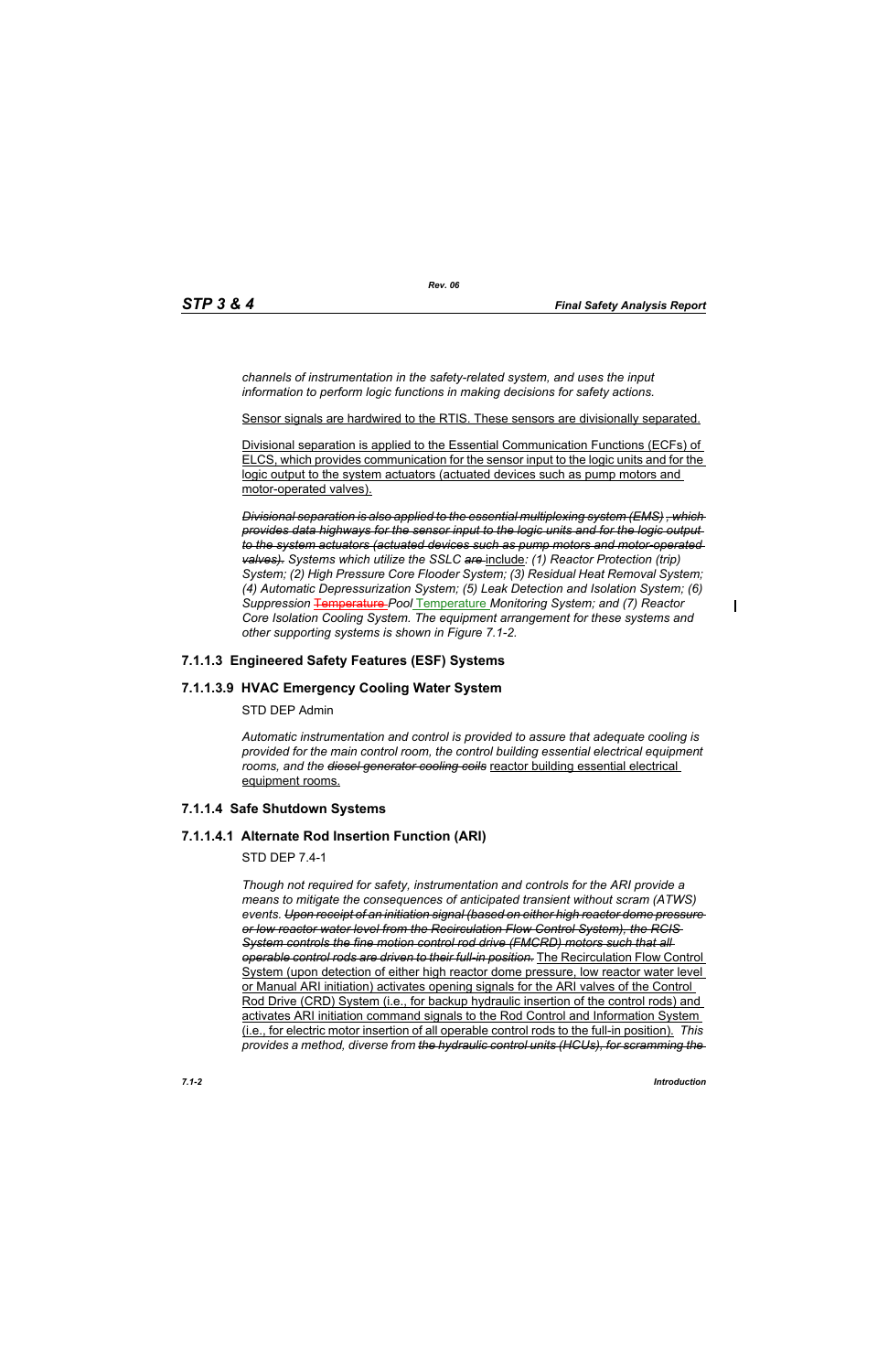*reactor.* the SCRAM function of the Reactor Protection System and associated CRD hydraulic control units (HCUs), for achieving insertion of control rods.

## **7.1.1.6 Other Safety-Related Systems**

#### **7.1.1.6.1 Neutron Monitoring System (NMS)**

STD DEP Admin

- *(1) Startup Range Neutron Monitoring (SRNM)*
- *(2) Local Power Range Monitoring (LPRM)*
- *(3) Average Power Range Monitoring (APRM)*
- *(4) Automated Traversing Incore Probe (ATIP)*
- *(5) Multi-channel Rod Block Monitoring (MRBM)*

#### The SRNM, LPRM, and APRM are the only safety-related subsystems of NMS.

#### **7.1.1.6.2 Process Radiation Monitoring System (PRM***S***) Instrumentation and Controls**

STD DEP Admin

*The Process Radiation Monitoring System (PRMS) monitors the main steamlines, vent discharges and all liquid and gaseous effluent streams which may contain radioactive materials. Main control room display, recording and alarm capability is provided along with automatic trip inputs that initiate protection functions.*

#### **7.1.1.6.6 Containment Atmospheric Monitoring System**

STD DEP T1 2.14-1

*The Containment Atmospheric Monitoring System (CAMS) measures and records radiation levels and the oxygen/hydrogen concentration in the primary containment under post-accident conditions. It is designed to operate continuously and is automatically put in service upon detection of LOCA conditions.* The only CAMS safety-related function is measuring radiation levels in primary containment.

#### **7.1.2 Identification of Safety Criteria**

#### **7.1.2.1.4 Instrument Errors**

STD DEP 7.1-1

*The design considers instrument drift, testability, and repeatability in the selection of instrumentation and controls and in the determination of setpoints. Adequate margin between safety limits and instrument setpoints is provided to allow for instrument error*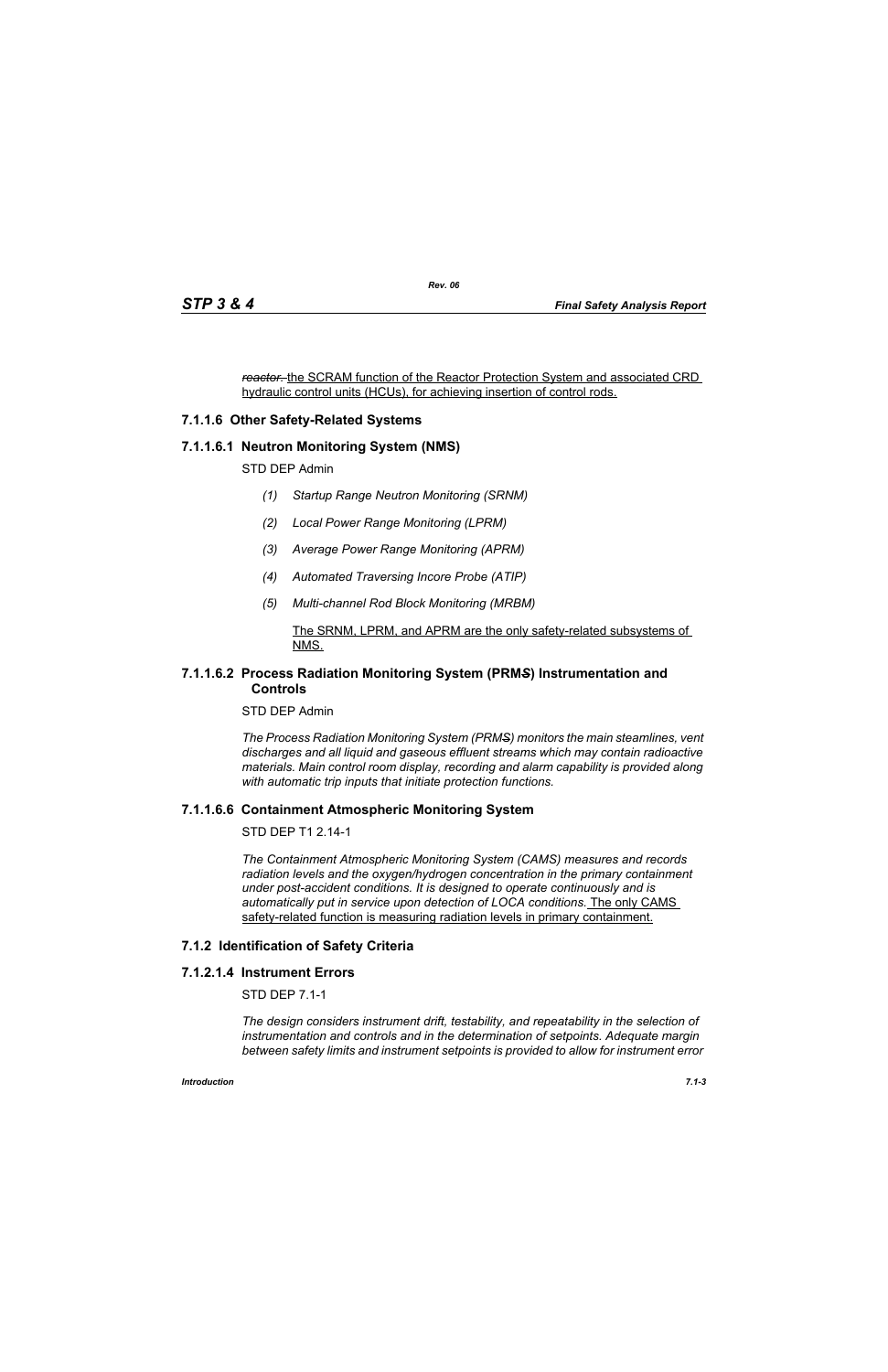*(safety limits, setpoints, and margins are provided in Chapter 16* determined in accordance with the instrument setpoint methodology document described in Section 16.5.5.2.11, Setpoint Control Program*) The amount of instrument error is determined by test and experience. The setpoint is selected based on the known error. The recommended test frequency is greater on instrumentation that demonstrates a stronger tendency to drift.*

## **7.1.2.1.4.1 Safety System Setpoints**

STD DEP 7.1-1

*The* methods for calculating *safety system setpoints are listed*determined *in*  accordance with *the Chapter 16* instrument setpoint methodology document described in Section 16.5.5.2.11, Setpoint Control Program, *for each safety system. The settings are determined based on operating experience and conservative analyses. The settings are high enough to preclude inadvertent initiation of the safety action but low enough to assure that significant margin is maintained between the actual setting and the limiting safety system settings. Instrument drift, setting error, and repeatability are considered in the setpoint determination (Subsection 7.1.2.1.4). The margin between the limiting safety system settings and the actual safety limits includes consideration of the maximum credible transient in the process being measured.*

#### *7.1.2.1.6 [Protection System Inservice Testability*

STD DEP T1 3.4-1

*The RPS* RTIS *and ESF*ELCS *Systems can be tested during reactor operation by six separate tests. The first five tests are primarily manual tests and, although each individually is a partial test, combined with the sixth test they constitute a complete system test. The sixth test is the self test of the safety system logic and control which automatically tests the complete system excluding sensors and actuators.*

*(4) The fourth test checks calibration of analog sensor inputs at the analog inputs of the remote multiplexing units. With a division-of-sensors bypass in place, calibrated, variable ramp signals are injected in place of the sensor signals and monitored at the SSLC control room panels for linearity, accuracy, fault response, and downscale and upscale trip response. The test signals are adjustable manually from the control room and also are capable of performing an automatic sequence of events. When surveillance testing during plant shutdown, trip coincidence and actuated device operation can be verified by simultaneous trip tests of coincident channels. Pressure transmitters and level transmitters are located on their respective local panels. The transmitters can be individually valved out of service and subjected to test pressure to verify operability of the transmitters as well as verification of calibration range. To gain access to the field controls on each transmitter, a cover plate or sealing device must* may *be removed. Access to the field controls is granted only to qualified personnel for the purpose of testing or calibration adjustments.*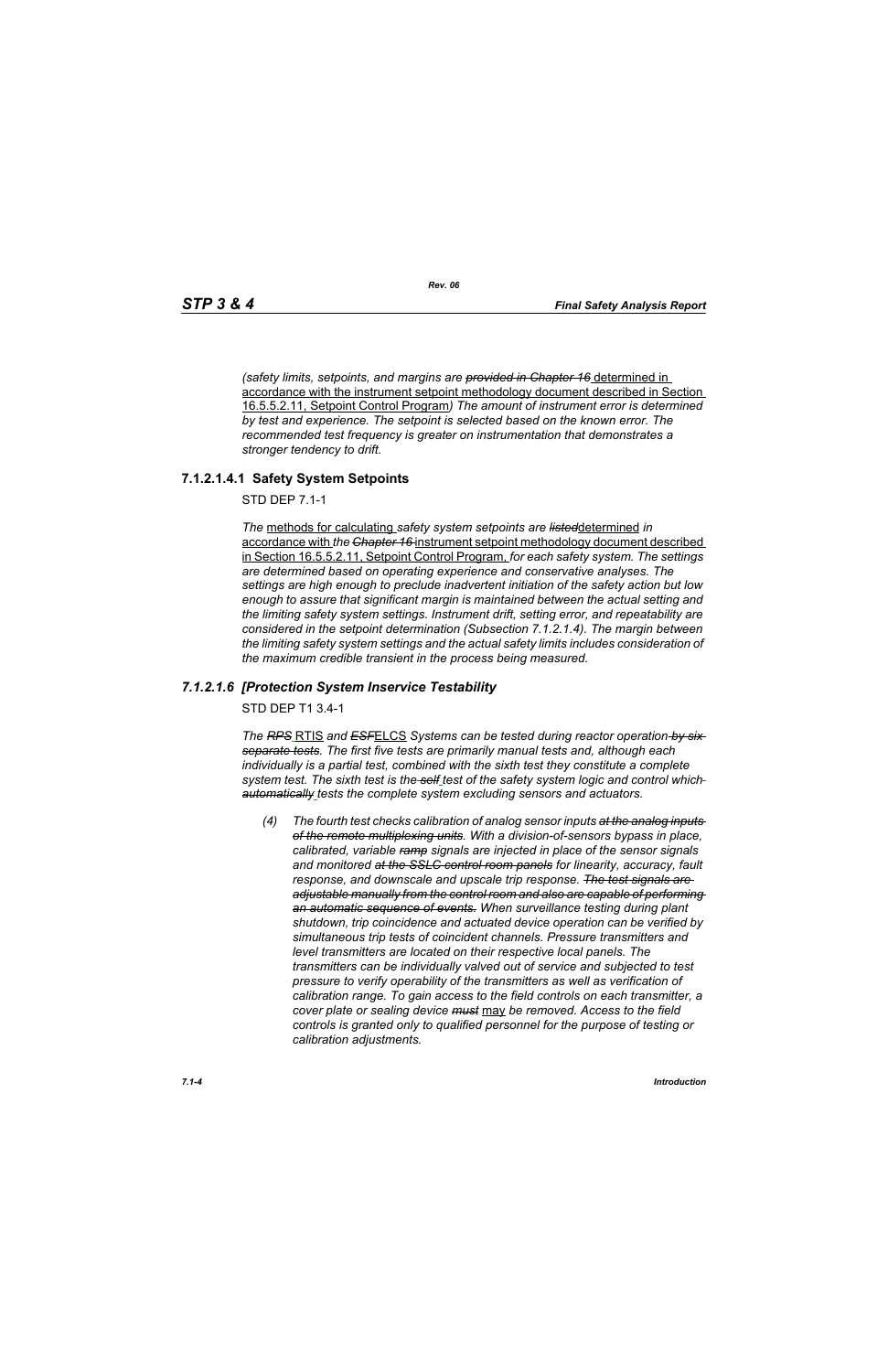*(6) The sixth test is an integrated self-test provision built into the microprocessors within the SSLC. It consists of an online, continuously operating, self-diagnostic* diagnostics,*monitoring network, and an offline semi-automatic (operator initiated, but automatic to completion), end-to-end surveillance program.* Cross channel comparison of sensor inputs is performed by plant computer functions. *Both online and offline functions operate independently within each of the four divisions. There are no multidivisional interconnections associated with self testing* diagnostics*.*

*The primary purpose of the self-test* diagnostic function *is to improve the availability of the SSLC by optimizing the time to detect and determine the location of a failure in the functional system. It is not intended that the selftest* diagnostic function *eliminate the need for the other five manual tests. However, most faults are detected more quickly than with manual testing alone.*

*The self-test* diagnostic *function is classified as safety-related. Its hardware and software are an integral part of the SSLC and, as such, are qualified to Class 1E standards.*

*The hierarchy of test capability is provided to ensure maximum coverage of all EMS* ECF*/SSLC functions, including logic functions and data communication links. Testing shall include:*

*(a) Online Continuous Testing*

*A self-diagnostic program monitors each signal processing module from input to output. Testing is automatic and*Diagnostic testing *is performed periodically*as part of the online functions *during normal operation. Tests will verify the basic integrity of each card or module on the microprocessor bus. All operations are part of normal data processing intervals and will not affect system response to incoming trip or initiation signals. Automatic initiation signals from plant sensors will override an automatic test sequence and perform the required safety function. Process or logic signals are not changed as a result of self-test* diagnostic *functions.*

The self-diagnostic function does not degrade system reliability. Indications of test results (pass, fail) is provided.

*Self-diagnosis includes monitoring of overall program flow, reasonableness of process variables, RAM and PROM*and processor memory *condition, and device interlock logic. Testing includes continuous error checking of all transmitted and received data on the serial data links of each SSLC controller; for example, error checking by parity check, checksum, or cyclic redundancy checking (CRC) techniques.*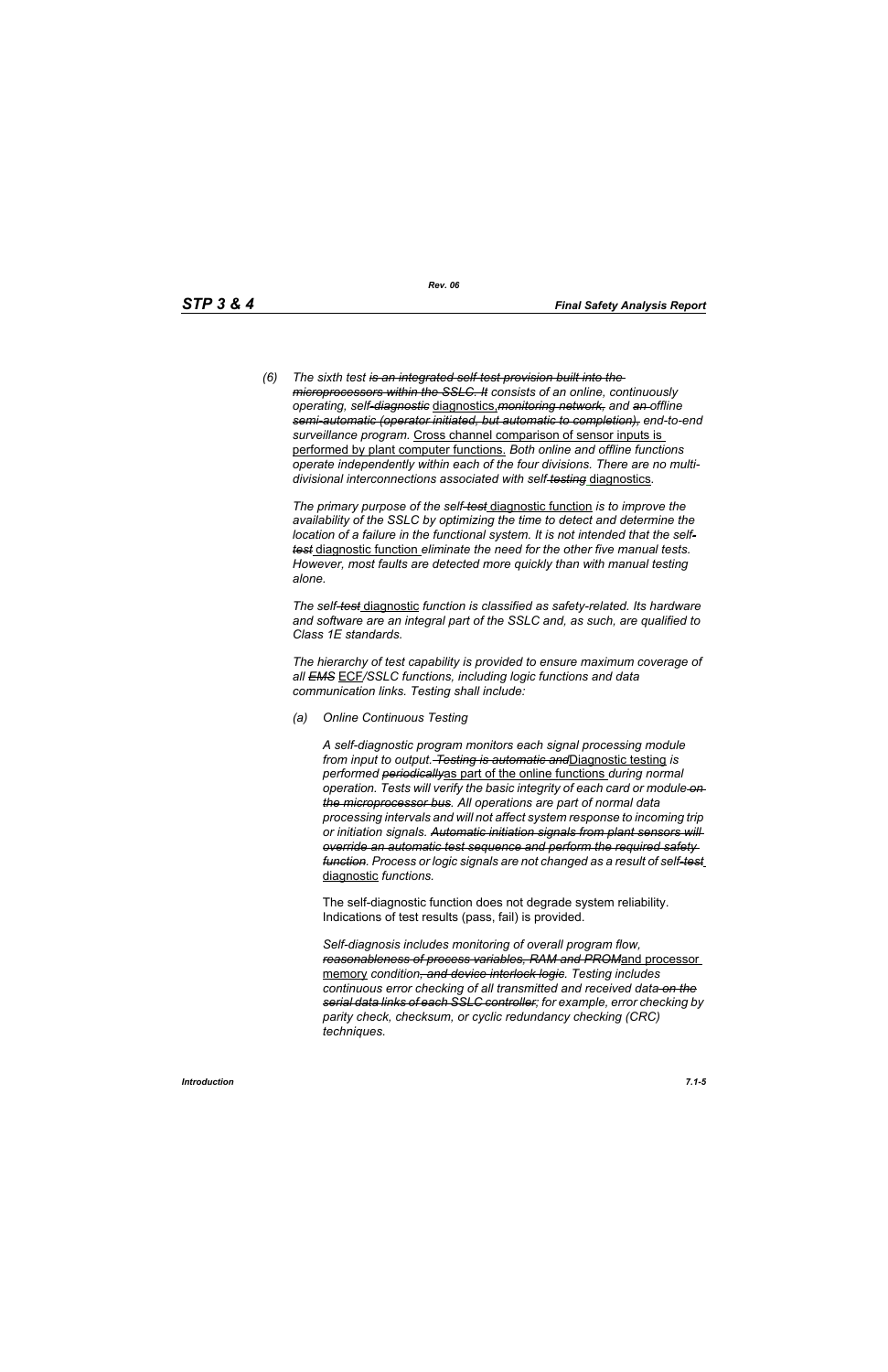*A fault is considered the discrepancy between an expected output of a permissive circuit and the existing present state.*

*Actuation of the trip function is not performed during this test. The selftest*diagnostic *function is capable of detecting and logging intermittent failures without stopping system operation. Normal surveillance by plant personnel will identify these failures, via a diagnostic display, for preventive maintenance.*

*Self-test* diagnostic *failures (except intermittent failures) are annunciated to the operator at the main control room console and logged by the process* plant *computer* functions (PCF)*. Faults are identified to the replacement board or module level and positively* are generally *indicated at the failed unit.*

*The continuous surveillance monitoring*self-diagnostic function *also includes power supply voltage levels, card-out-of-file interlocks, and battery voltage levels on battery-backed memory cards (if used). Outof-tolerance conditions will result in an inoperative (out-ofservice) condition for that particular system function.*and verification of the module configuration.

*Automatic system self-testing occurs during a portion of every periodic transmission period of the data communication network. Since exhaustive tests cannot be performed during any one transmission interval, the test software is written so that sufficient overlap coverage is provided to prove system performance during tests of portions of the circuitry, as allowed in IEEE 338.*

*The Essential Multiplexing System (EMS)* Essential Communication Function (ECF) *is included in the continuous, automatic self-test diagnostic function. Faults at the Remote Multiplexing Units (RMUs)* Remote Digital Logic Controllers (RDLCs) *are alarmed in the main control room. Since the EMS* ECF *is dual in each division, self- test supports automatic reconfiguration or bypass of portions of EMS after a detected fault, such that the least effect on system availability occurs.* A fault on one of the two communication paths will not prevent system operation through the unfaulted path.

*(b) Offline Semi-automatic End-to-End (Sensor Input to Trip Actuator) Testing*

*The more complete, manually-initiated internal self-test is available when a unit is offline for surveillance or maintenance testing. This test exercises the trip outputs of the SSLC logic processors. The channel containing the processors* logic *will be bypassed during testing.*

*A fault is considered the inability to open or close any control circuit.*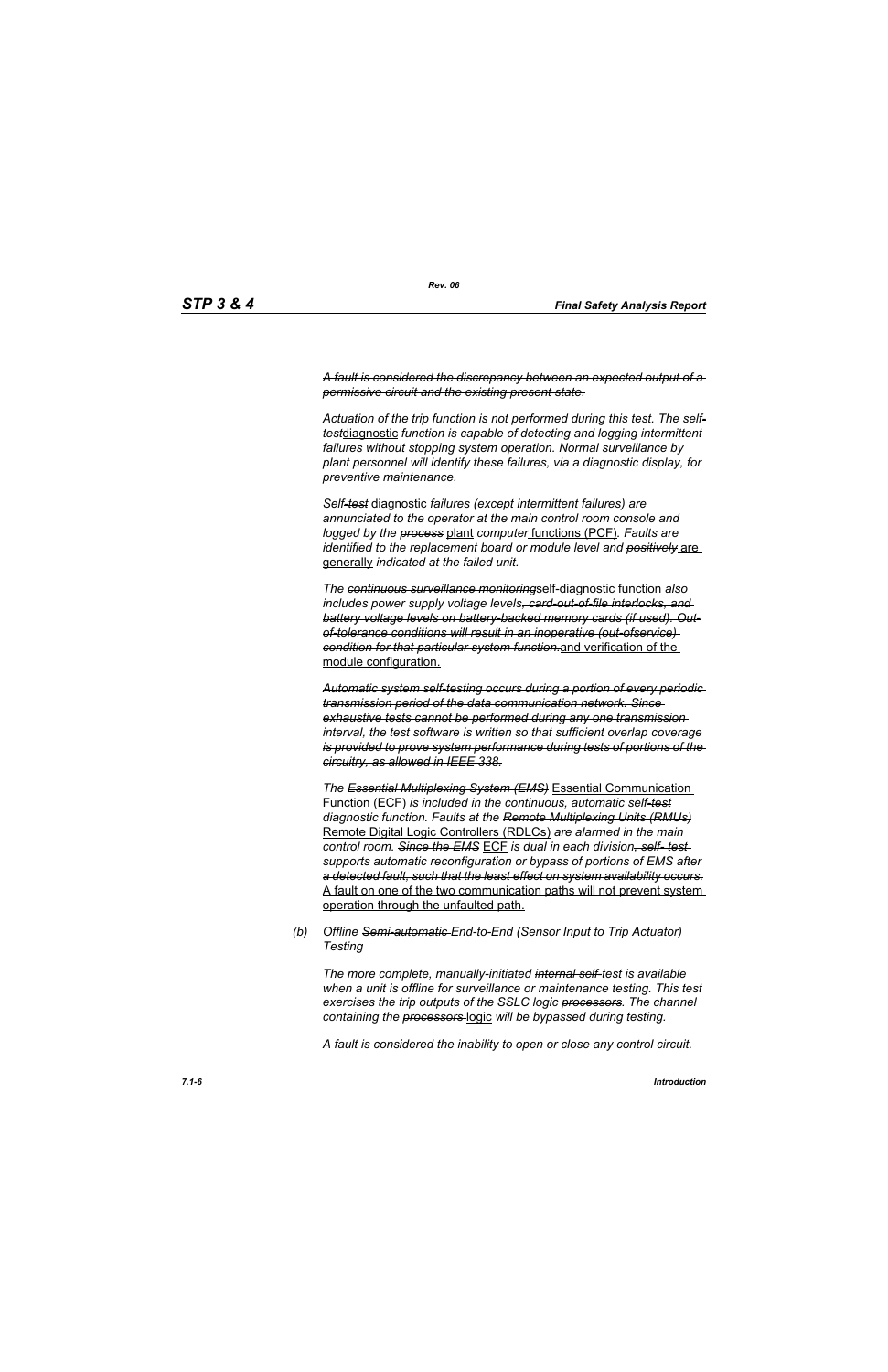*Self-test*Test *failures are displayed on a front panel readout device or other diagnostic unit.*

*To reduce operator burden and decrease outage time, a surveillance test controller (STC)*maintenance and test panel (MTP) *is provided as a dedicated instrument in each division of SSLC* ELCS. *The STC performs semi-automatic (operator-initiated)*MTP is used for *testing of SSLC* ELCS *functional logic, including trip, initiation, and interlock logic. Test coverage includes verification of correct operation of the following capabilities, as defined in each system IBD:*

- *(i) Each 2/4 coincident logic function.*
- *(ii) Serial and parallel I/O, including manual control switches, limit switches, and other contact closures.*
- *(iii) The 1/N trip selection function.*
- *(iv)* (iii) *Interlock logic for each valve or pump.*

*A separate test sequence for each safety system is operator-selectable; testing will proceed automatically to conclusion after initiation by the operator. Surveillance testing is performed in one division at a time. The surveillance test frequency is given in Chapter 16.*

*The STC injects test patterns through the EMS communications links to the RMUs. It then tests the RMUs' ability to format and transmit sensor data through and across the EMS/SSLC interface, in the prescribed time, to the load drivers. Under the proper bypass conditions, or with the reactor shut down, the load drivers themselves may be actuated.*

## **7.1.2.4 Safe Shutdown Systems—Instrumentation and Controls**

## **7.1.2.4.1 Alternate Rod Insertion Function (ARI)—Instrumentation and Controls**

STD DEP 7.1-2

STD DEP 7.4-1

*(2) Non-safety-Related Design Bases*

*The general functional requirements of the instrumentation and controls of the ARI function are to:*

*(a) Provide alternate and diverse method for inserting control rods* using *fine motion control rod drive (FMCRD) electric motors.* the ARI valves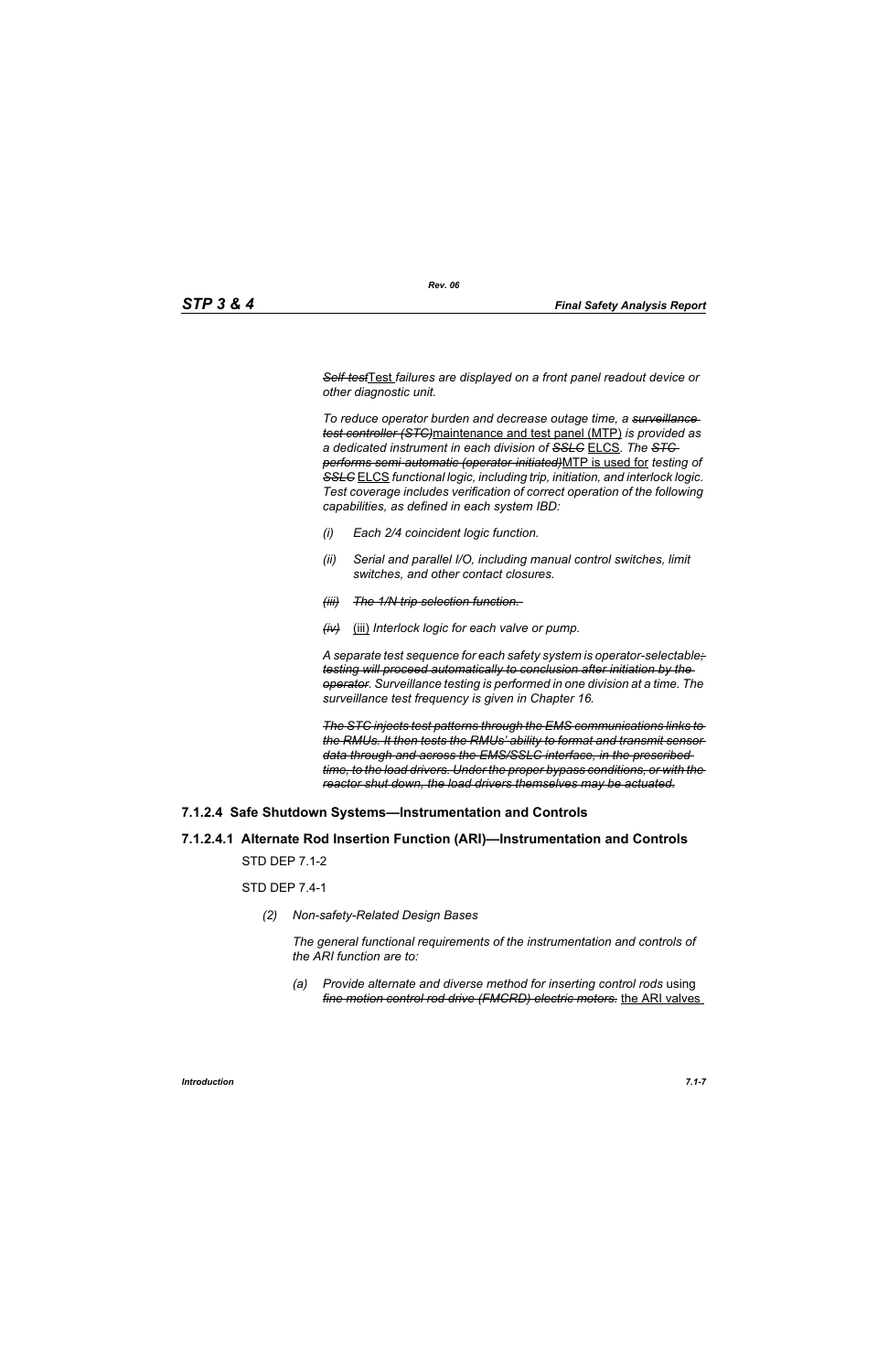of the Control Rod Drive System or using the ARI motor run-in function of the Rod Control and Information System.

*(b) Provide for automatic and manual operation of the system* function*.*

*Rev. 06*

- *(c) Provide assurance that the ARI shall be highly reliable and functional in spite of a single failure.*
- *(d) Provide assurance that the ARI shall operate when necessary (FMCRD motors shall be connected to the emergency diesel generators).* (e.g., the stepping motor driver modules (SMDMs), which control the fine motion control rod drive (FMCRD) motors, shall derive their input power from a power bus that can automatically receive power from an emergency diesel generator, if necessary).
- *(e) Mitigate the consequences of anticipated transient without scram (ATWS) events.*

# **7.1.2.4.3 RHR—Reactor Shutdown Cooling Mode—Instrumentation and Controls**

STD DEP Admin

- *(1) Safety Design Bases*
	- *(c) Indicate performance of the shutdown cooling system by main control room*separate *instrumentation and controls in the* main control room and in the *remote shutdown panel.*
- **7.1.2.6 Other Safety-Related Systems**

## **7.1.2.6.1 Neutron Monitoring System (NMS)—Instrumentation and Controls**

## **7.1.2.6.1.1 Startup Range Neutron Monitoring (SRNM) Subsystem**

STD DEP 7.1-2

*(1) Safety Design Bases*

*General Functional Requirements:*

(d) The SRNM subsystem will provide Anticipated Transient Without Scram (ATWS) permissive signals to the ESF Logic and Control System (ELCS).

## **7.1.2.6.1.4 Average Power Range Monitor (APRM) Subsystem**

STD DEP 7.1-2

*(1) Safety Design Bases*

*General Functional Requirements:*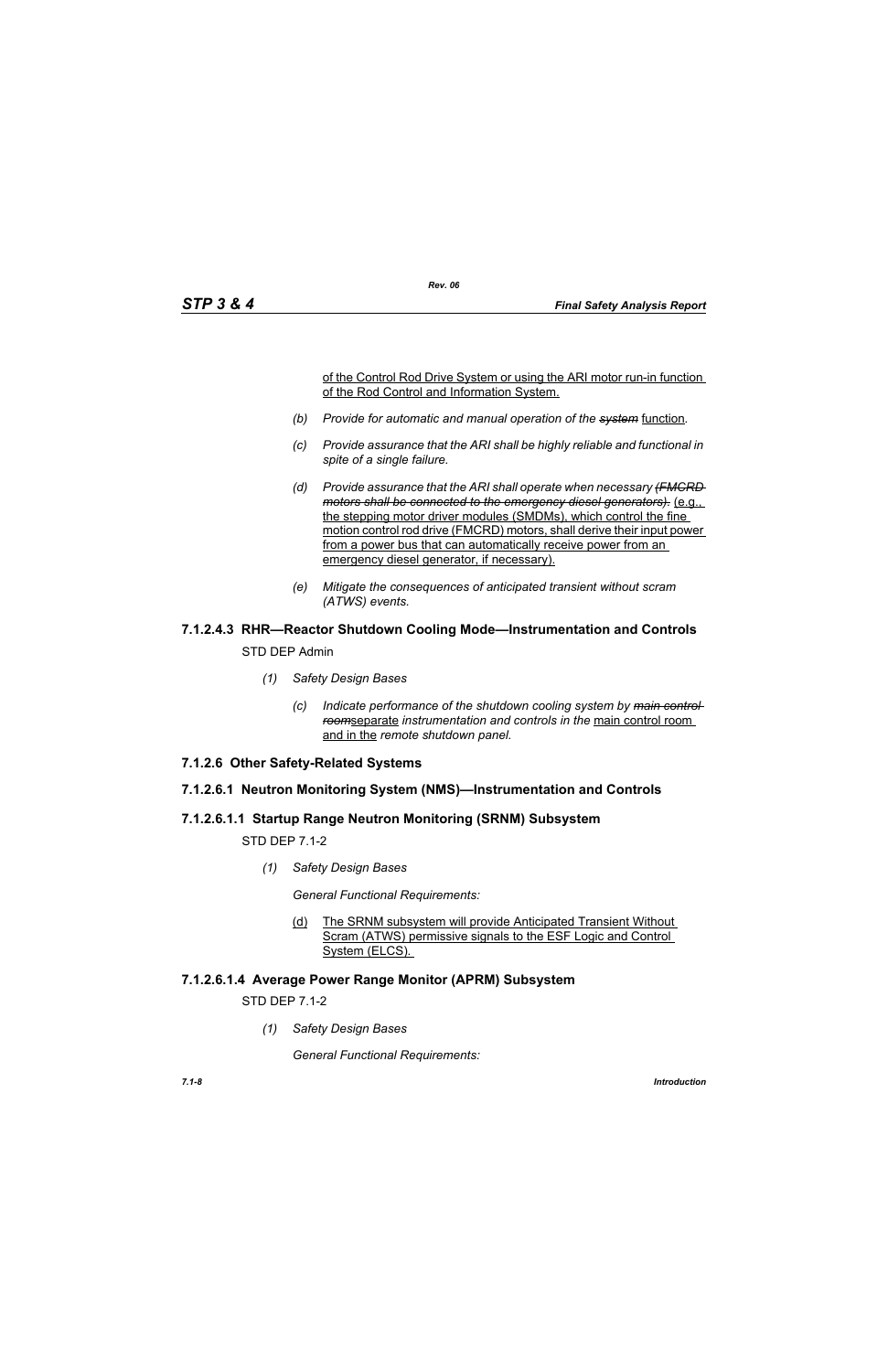*The general functional requirements are that, under the worst permitted input LPRM bypass conditions, the APRM Subsystem shall be capable of generating a trip signal in response to average neutron flux increases in time to prevent fuel damage. The APRM generator trip functions with trip inputs to the RPS also include: simulated thermal power trip, APRM inoperative trip, core flow rapid decrease trip, and core power oscillation trip of the oscillation power range monitor (OPRM). The OPRM design basis is to provide a trip to prevent growing core flux oscillation to prevent thermal limit violation, while discriminating against false signals from other signal fluctuations not related to core instability. The independence and redundancy incorporated into the design of the APRM Subsystem shall be consistent with the safety design bases of the Reactor Protection System (RPS). The RPS design bases are discussed in Subsection 7.1.2.2.*

The APRM subsystem also provides Anticipated Transient Without Scram (ATWS) permissive signals to the ESF Logic and Control System (ELCS) as described in Subsection 7.6.1.1.2.2(5).

#### **7.1.2.6.2 Process Radiation Monitoring System**

STD DEP T1 2.3-1

STD DEP 7.1-1

*(1) Safety Design Bases*

*General Functional Requirements:*

- *(d)* Not Used *Provide channel trip inputs to the RPS and LDS on high radiation in the MSL tunnel area. If the protection system logic is satisfied, the following shall be initiated:*
	- *(i) Reactor scram.*
	- *(ii) Closure of the main steamline isolation valves.*
	- *(iii) Shutdown of the mechanical vacuum pump and closure of the mechanical pump discharge line isolation valve.*
- *(2) Non-safety-Related Design Bases*
	- *(e) Provide alarm annunciation signals to the main control room if alarm or trip levels are reached or the radiation monitoring subsystem becomes inoperative, and provide input to the offgas system when the radioactive gas concentration in the offgas system discharge is at or in excess of the restrictive concentration limit derived from Technical Specification* the Offsite Dose Calculation Manual *release rate limits and that discharge from the offgas system must be terminated.*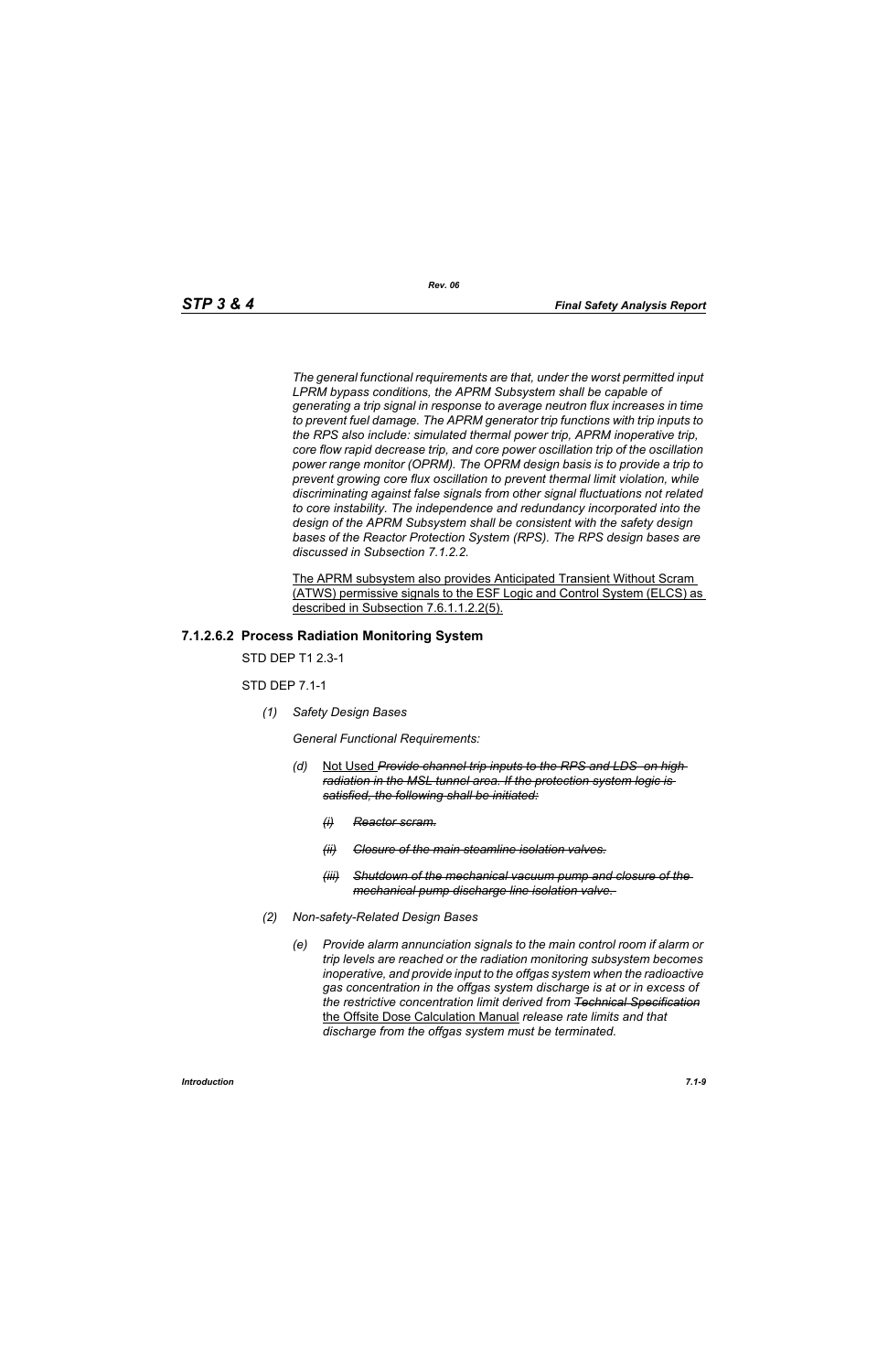## **7.1.2.6.6 Containment Atmospheric Monitoring (CAM) Systems**

STD DFP T1 2 14-1

*(1) Safety Design Bases*

*General Functional Requirements:*

*Monitor the atmosphere in the inerted primary containment for radiation levels and for concentration of hydrogen and oxygen gases, primarily during post-accident conditions. Monitoring shall be provided by two independent safety-related divisional subsystems.* 

*Monitor continuously the radiation environment in the drywell and suppression chamber during reactor operation and under post-accident conditions.* Monitoring shall be provided by two independent safety-related divisional subsystems of radiation monitors.

*Sample and monitor the oxygen and hydrogen concentration levels in the drywell and suppression chamber under post-accident conditions, and also when required during reactor operation. The LOCA signal (low reactor water level or high drywell pressure) shall activate the system and place it into service to monitor the gaseous buildup in the primary containment following an accident.* 

*(2) Non-Safety-Related Design Bases*

*Separate hydrogen and oxygen gas calibration sources shall be provided for each CAM Subsystem for periodic calibration of the gas analyzers and monitors.* 

Monitor the atmosphere in the inerted primary containment for concentration of hydrogen and oxygen gases, primarily during post-accident conditions. Monitoring shall be provided by two independent and redundant nonsafetyrelated subsystems of Oxygen/Hydrogen Monitors.

Sample and monitor the oxygen and hydrogen concentration levels in the drywell and suppression chamber under post-accident conditions, and also when required during reactor operation. The loss of coolant accident (LOCA) signal (low reactor water level or high drywell pressure) shall activate the system and place it into service to monitor the gaseous buildup in the primary containment following an accident.

## **7.1.2.8 Independence of Safety-Related Systems**

STD DEP Admin

*(See Subsections 8.3.1.3 and 8.3.1.4* 8.3.3.6.2.*)*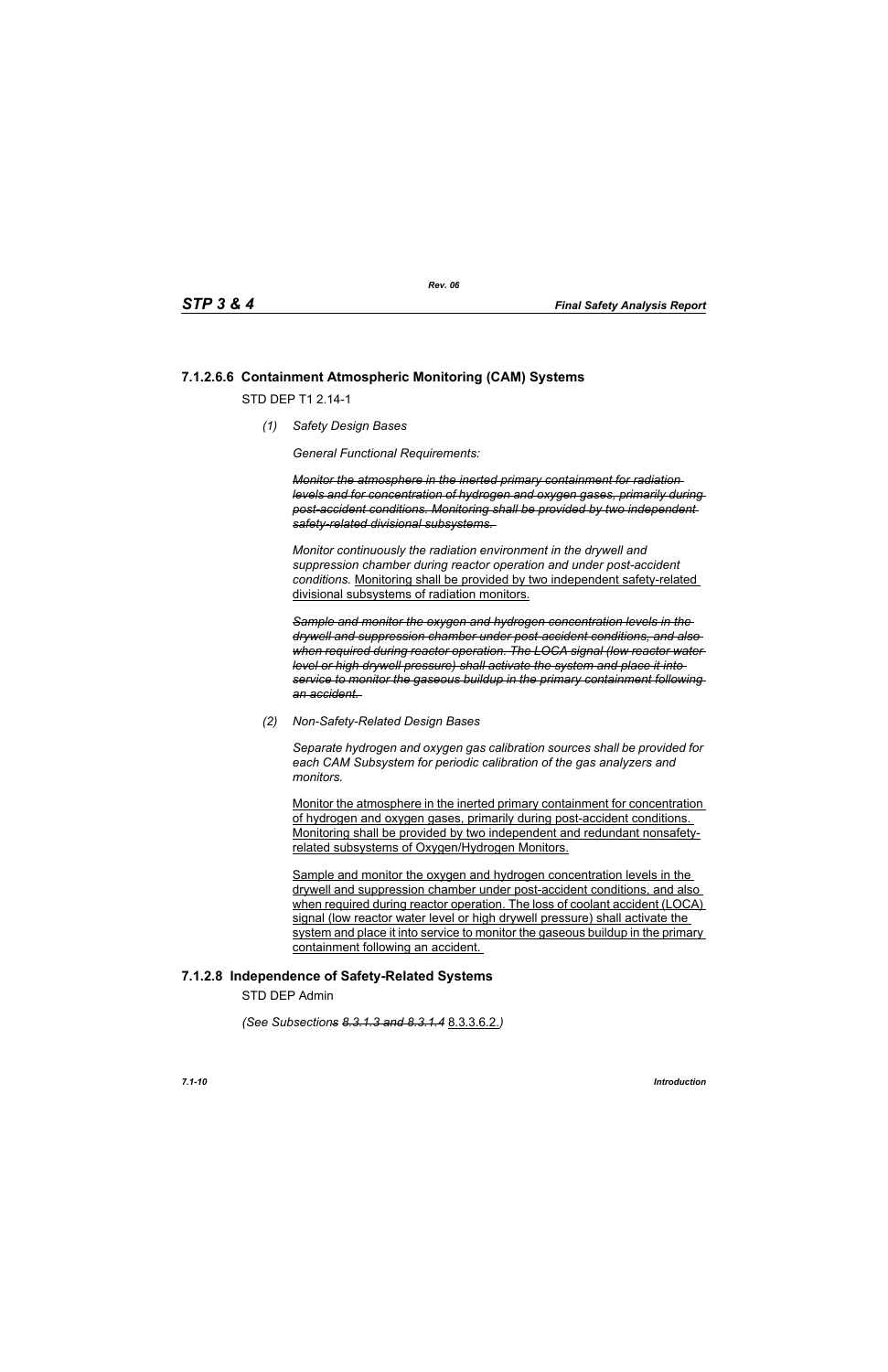## **7.1.2.9 Conformance to Regulatory Requirements**

#### **7.1.2.9.1 Regulation 10CFR50.55a**

STD DFP 18-1

*The only portion of 10CFR50.55a applicable to the I&C equipment is 10CFR50.55a(h), which requires the application of IEEE-*279603 *for protection systems (Subsection 7.1.2.11.1).*

## **7.1.2.10 Conformance to Regulatory Guides**

#### **7.1.2.10.2 Regulatory Guide 1.47—Bypassed and Inoperable Status Indication for Nuclear Power Plant Safety Systems**

STD DEP 1.8-1

*Bypass indications are designed to satisfy the requirement of IEEE 279*603*, Paragraph 4.13*5.8.3*, Regulatory Guide 1.47, and BTP ICSB 21.* Regulatory Guide 1.47 requires designs to satisfy Paragraph 4.13 of IEEE 279, which has been subsequently superceded by Paragraph 5.8.3 of IEEE 603. Bypass indications also satisfy these requirements. *Additional information may be found in the system detail descriptions in Sections 7.2, 7.3, 7.4 and 7.6. The design of the bypass indications allows testing during normal operation and is used to supplement administrative procedures by providing indications of safety systems status.*

## **7.1.2.10.9 Regulatory Guide 1.105—Instrument Setpoints**

STD DEP 7.1-1

*The I&C systems are consistent with the requirements of Regulatory Guide 1.105*. *The trip setpoint (instrument setpoint) allowance value (Tech Spec limit) and the analytical or design basis limit are all contained in the Technical Specifications (Chapter 16).* Safety limits, setpoints, and margins are determined in accordance with the instrument setpoint methodology document in Section 16.5.5.2.11, Setpoint Control Program. *These parameters are all appropriately separated from each other based on instrument accuracy, calibration capability and design drift (estimated) allowance data. The setpoints are within the instrument best accuracy range. The established setpoints provide margin to satisfy both safety requirements and plant availability objectives.*

## **7.1.2.11 Conformance to Industry Standards**

STD DEP 1.8-1

## **7.1.2.11.1 IEEE-279—Criteria for Protection Systems for Nuclear Power Generating Stations IEEE-603—Standard Criteria for Safety Systems for Nuclear Power Generating Stations**

*All safety related systems are designed to meet the requirements of IEEE-*279603*. Clarifications of any of the provisions are discussed for the applicable systems in the analysis portions of Sections 7.2, 7.3, 7.4,* and *7.6,* and 7.9S.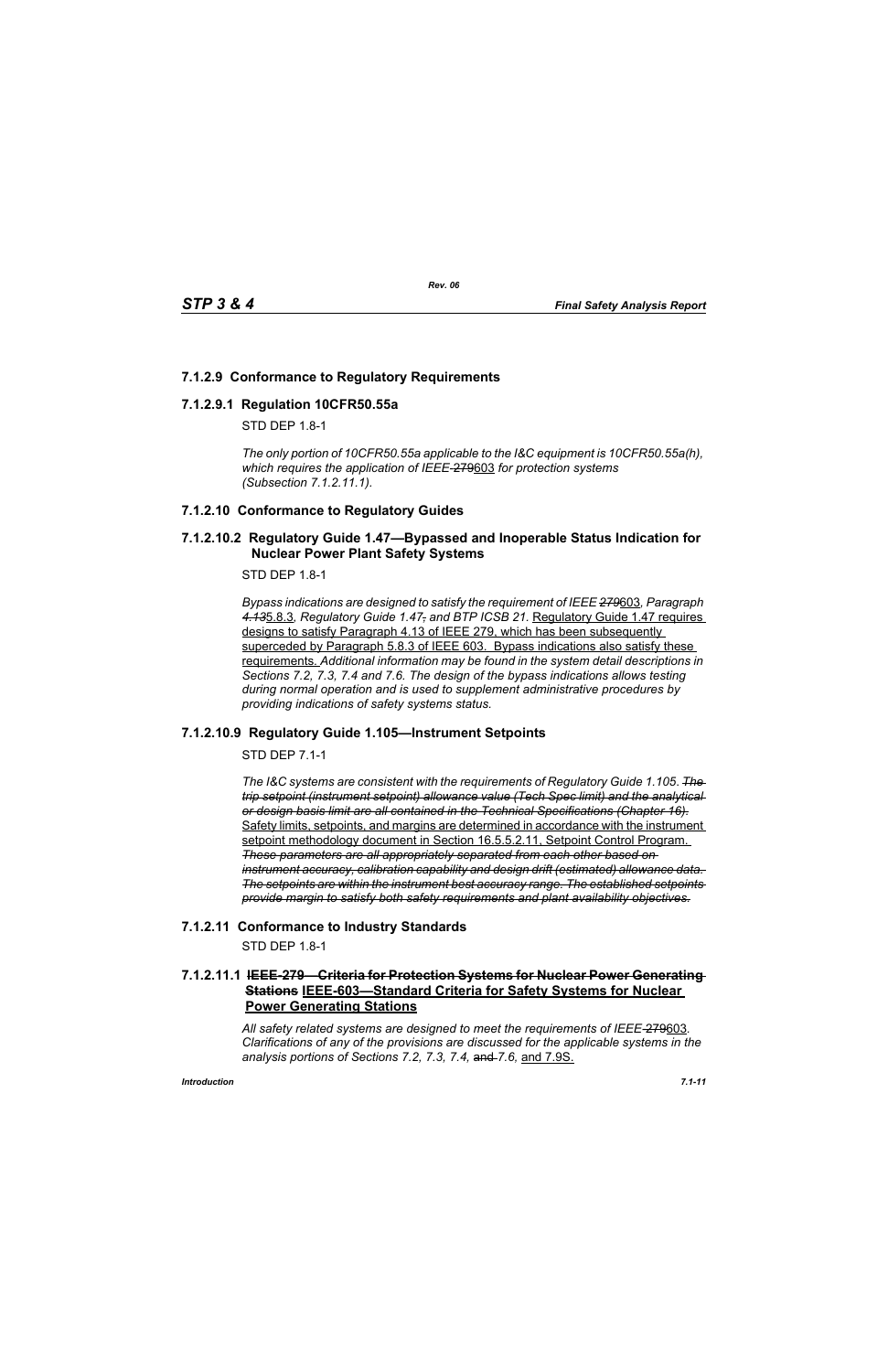#### IEEE-603, Section 4, Safety System Designation

A specific basis is established to determine the design of each safety-related I&C system. This basis evolved from the identification of Design Basis Events (DBE) that are postulated in Chapter 15. The plant operating conditions and the safety analysis acceptance criteria applicable for each event are shown in Chapter 15. Credited systems, interlocks, and functions are evaluated for each DBE. Information provided for each design base item enables the detailed design of the system to be carried out. The number of sensors and their location, including spatial effects, is determined during this design basis analysis. The identification of variables are derived from the DBEs as well as the requirements for varied manual initiation and control of protective functions. Safety system design basis descriptions are included in the various sections of this Chapter.

#### IEEE-603, Sections 5, 6 and 7, Safety System Criteria

The safety-related systems are designed to maintain plant parameters within acceptable limits that are established by design basis events. This is done with precision and reliability meeting the requirements of IEEE-603. The scope of IEEE-603 includes safety-related I&C systems and is described in more detail in Sections 7.2 through 7.6 and 7.9S. The safety-related I&C design conforms with IEEE-603 and has been qualified to demonstrate that all required performance requirements are met. Nonsafety-related systems generally are not required to meet any of the requirements of IEEE-603 with the exception of their independence from safety-related systems. The STP 3&4 safety-related I&C design descriptions related to IEEE-603, Sections 5, 6, and 7 requirements are provided below.

(1) Paragraph 5.1, Single Failure: The safety-related I&C systems are designed to ensure that safety-related functions required for design basis events (DBE) are performed in the presence of: (a) single detectable failure within safety-related systems concurrent with all non-detectable failures; (b) failures caused by the single failure; and (c) failures and spurious system actions that cause, or are caused by the design basis event, requiring the safety-related functions as identified in the applicable failure modes and effects analysis (FMEA).

(2) Paragraphs 5.2 & 7.3, Completion of Protective Actions: The safety-related I&C systems are designed so that a) once initiated (automatically or manually), the intended sequence of the safety-related functions of the execution features continue until completion, and b) after completion, deliberate operator action is required to return the safety-related system to normal.

(3) Paragraph 5.3, Quality: A: safety-related I&C equipment is provided under the 10 CFR PArt 50 Appendix B quality program. This satisfies all applicable requirements of the following: 1) 10 CFR Part 50 Appendix B and 2) ANSI/ASME NQA-1. The safetyrelated digital I&C software and/or firmware conform with the quality requirements of IEEE 7-4.3.2.

(4) Paragraph 5.4, Equipment Qualification: The safety-related I&C equipment is designed to meet its functional requirements over the range of environmental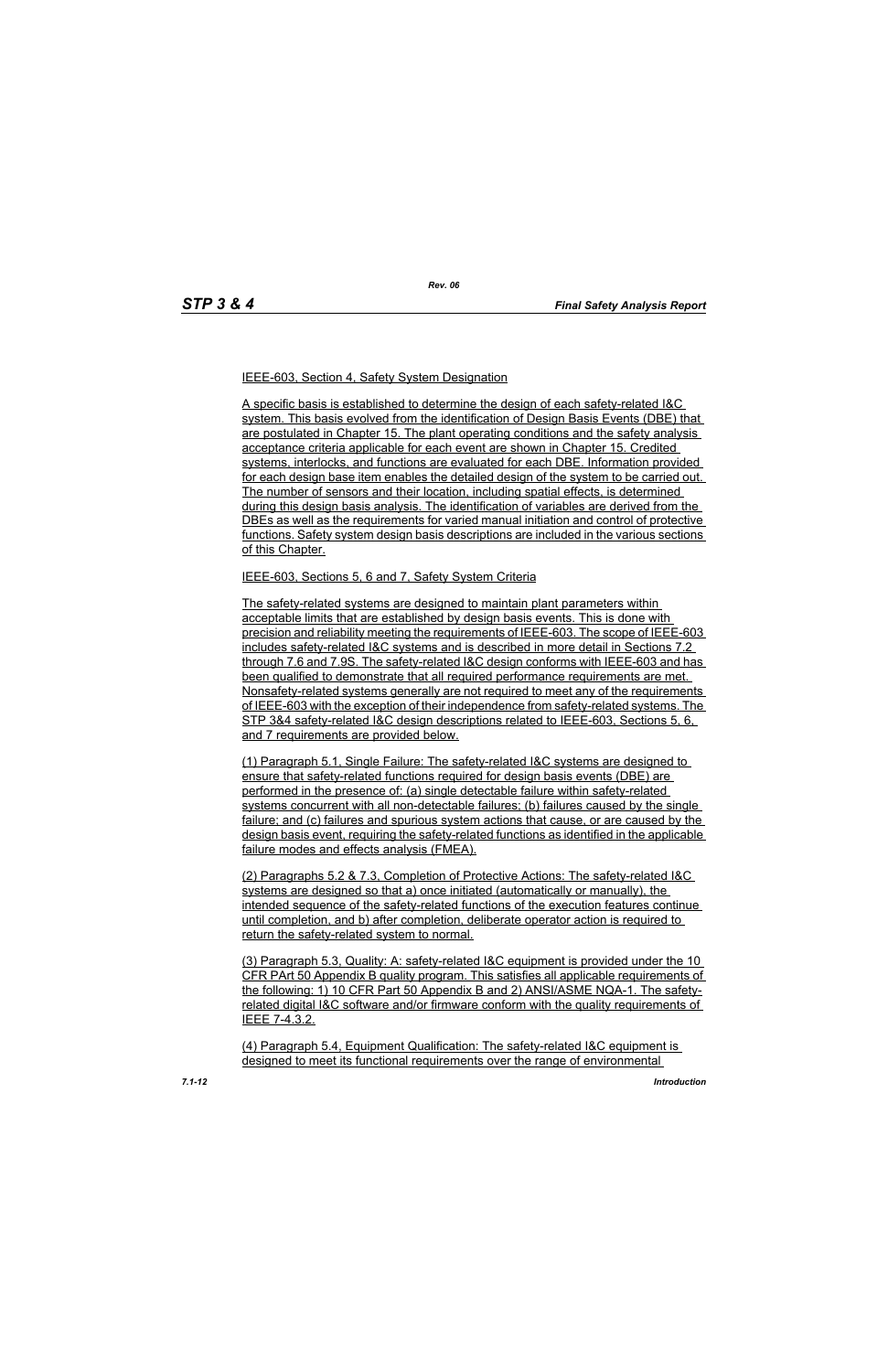conditions for the area in which it is located. The equipment is designed to meet the equipment qualification requirements set forth by this criterion.

(5) Paragraph 5.5, System Integrity: The safety-related I&C systems are designed to demonstrate that the safety system performance is adequate to ensure completion of protective actions, over a range of transient and steady state conditions, as enumerated in the design basis.

(6) Paragraph 5.6, Independence: For the safety-related I&C systems, there is physical, electrical, and commmunication independence between redundant portions of safety-related systems and between safety-related systems and nonsafety-related systems, as discussed in the applicable Sections.

(7) Paragraph 5.7, Capability for Test & Calibration: The safety-related I&C systems are designed with the capability to have their equipment tested and calibrated while retaining their capability to accomplish their safety functions.

(8) Paragraph 5.8, Information Displays: The information display design is discussed in Chapter 18. This design process includes the necessary steps to ensure compliance with regulatory requirements and the guidance provided in RG 1.47 for bypass and inoperable status indication and in RG 1.97 for accident monitoring instrumentation as discussed in Section 7.5.

(9) Paragraph 5.9, Control of Access: The safety-related I&C systems have features that facilitate the administrative control of access to safety-related system equipment.

(10) Paragraph 5.10, Repair: The safety-related analog and digital based I&C systems are designed to allow the timely recognition of malfunctioning equipment location to allow the replacement, repair and/or adjustment. Self-diagnostic functions and periodic testing will identify and locate the failure. Individual bypassing allows the failed equipment to be replaced or repaired on-line without affecting the protection function.

(11) Paragraph 5.11, Identification: Safety-related I&C equipment conforms with the identification requirements of this criterion. Safety-related equipment is distinctly marked for each redundant portion of a system with identifying markings. Hardware components or equipment units have an identification label or a nameplate. For digital platforms, versions of computer hardware, software and/or firmware are distinctly identified. Proper configuration management plans are implemented as a way to formalize this identification process.

(12) Paragraph 5.12, Auxiliary Features: STP 3&4 safety-related I&C system auxiliary supporting features satisfy the requirements of this criterion where applicable. For example, power supply and HVAC are key auxiliary supporting systems that satisfy the applicable requirements of IEEE-603. Other key auxiliary features are designed such that these components will not degrade the safety-related I&C systems below an acceptable level.

(13) Paragraph 5.13, Multi Unit Stations: The safety-related I&C systems meet the requirements of GDC 5, Sharing of structures, systems and components. The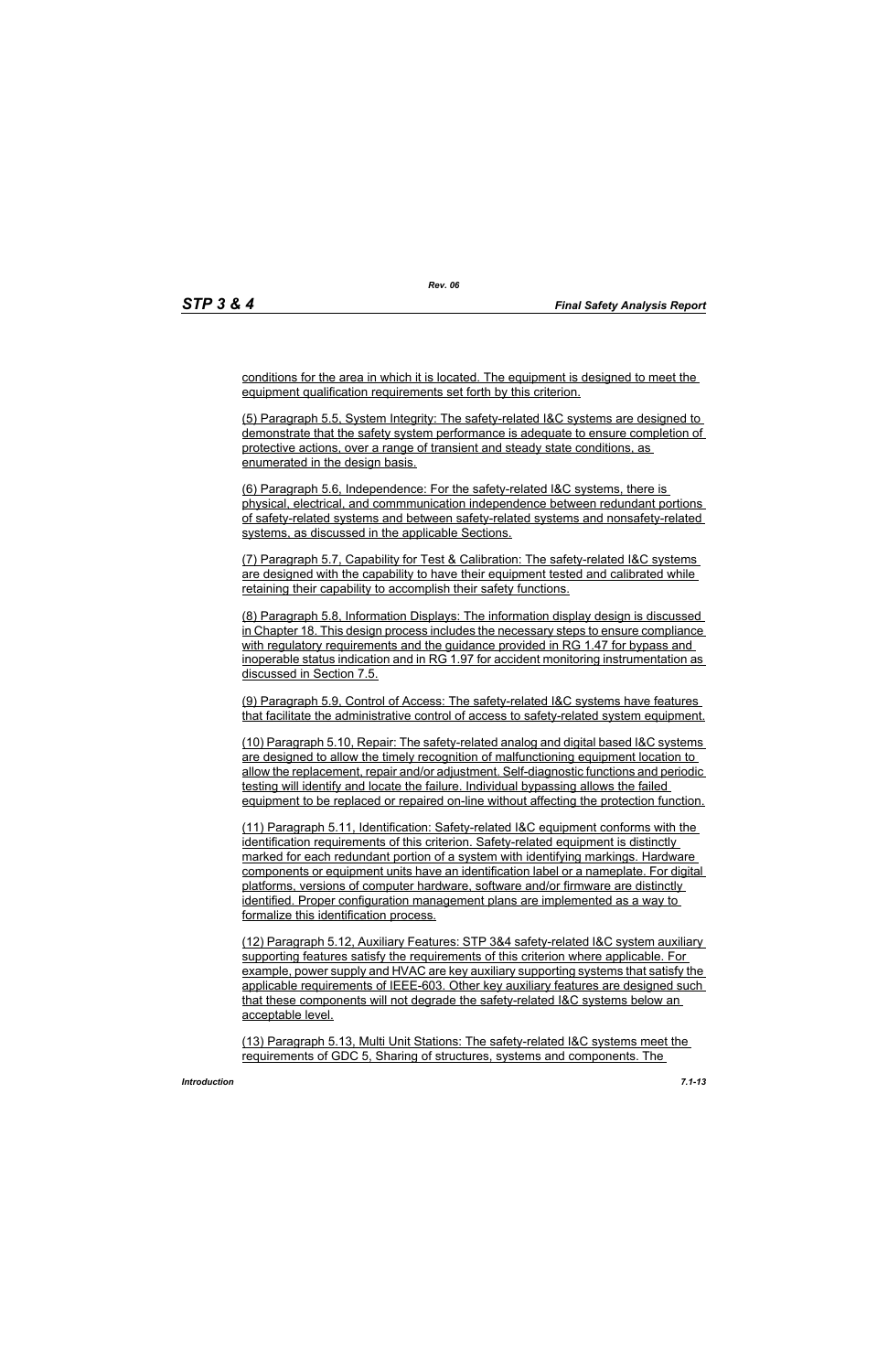capability to simultaneously perform required safety functions in both Units is not impaired by interactions between Units.

(14) Paragraph 5.14, Human Factors Considerations: Human factor scenarios are considered throughout all stages of the design process. Detailed information regarding these considerations can be found in Chapter 18.

(15) Paragraph 5.15, Reliability: The degree of redundancy, diversity, testability, and quality of the STP 3&4 safety-related I&C design adequately addresses the functional reliability necessary to perform its safety protection functions. As stated above, the safety-related I&C equipment is provided under an Appendix B quality program.

(16) Paragraphs 6.1 and 7.1, Automatic Control: The safety-related I&C systems provide the means to automatically initiate and control the required safety-related functions.

(17) Paragraphs 6.2 and 7.2, Manual Control: The safety-related I&C systems have features in the main control room and remote shutdown system to manually initiate and control the automatically initiated safety-related functions at the division level.

(18) Paragraph 6.3, Interaction between the Sense and Command Features and Other Systems: The safety-related I&C systems meet the independence and separation requirements such that nonsafety-related systems failures will not affect of prevent any safety-related protection function. The normal communication path is one-way such that the safety-related systems will only broadcast to nonsafety-related systems and not vice versa. There is limited nonsafety-related communication under programmatic control to safety-related systems as discussed in Section 7.9S.

(19) Paragraph 6.4, Derivation of System Inputs: To the extent feasible, the protection system inputs are derived from signals that directly measure the designated process variables.

(20) Paragraph 6.5, Capability for Testing and Calibration: The operational availability of the protection system sensors can be checked by perturbing the monitored variables, by cross-checking between redundant channels that have a known relationship with each other, and that have read-outs available, or introducing and varying substitute input to the sensor of the same nature as the measured variable. When one channel is placed into maintenance bypass mode, the condition is alarmed in the MCR and actuation logic capability is maintained to ensure the continued availability of all protective actions. Most sensors and actuators are designed to provide actual testing and calibration during power operation.

(21) Paragraphs 6.6 and 7.4, Operating Bypasses: The safety-related I&C systems automatically prevent the activation of an operating bypass whenever the applicable permissive conditions for an operating bypass are not met, and remove activated operating bypasses if the plant conditions change so that an activated operating bypass is no longer permissible.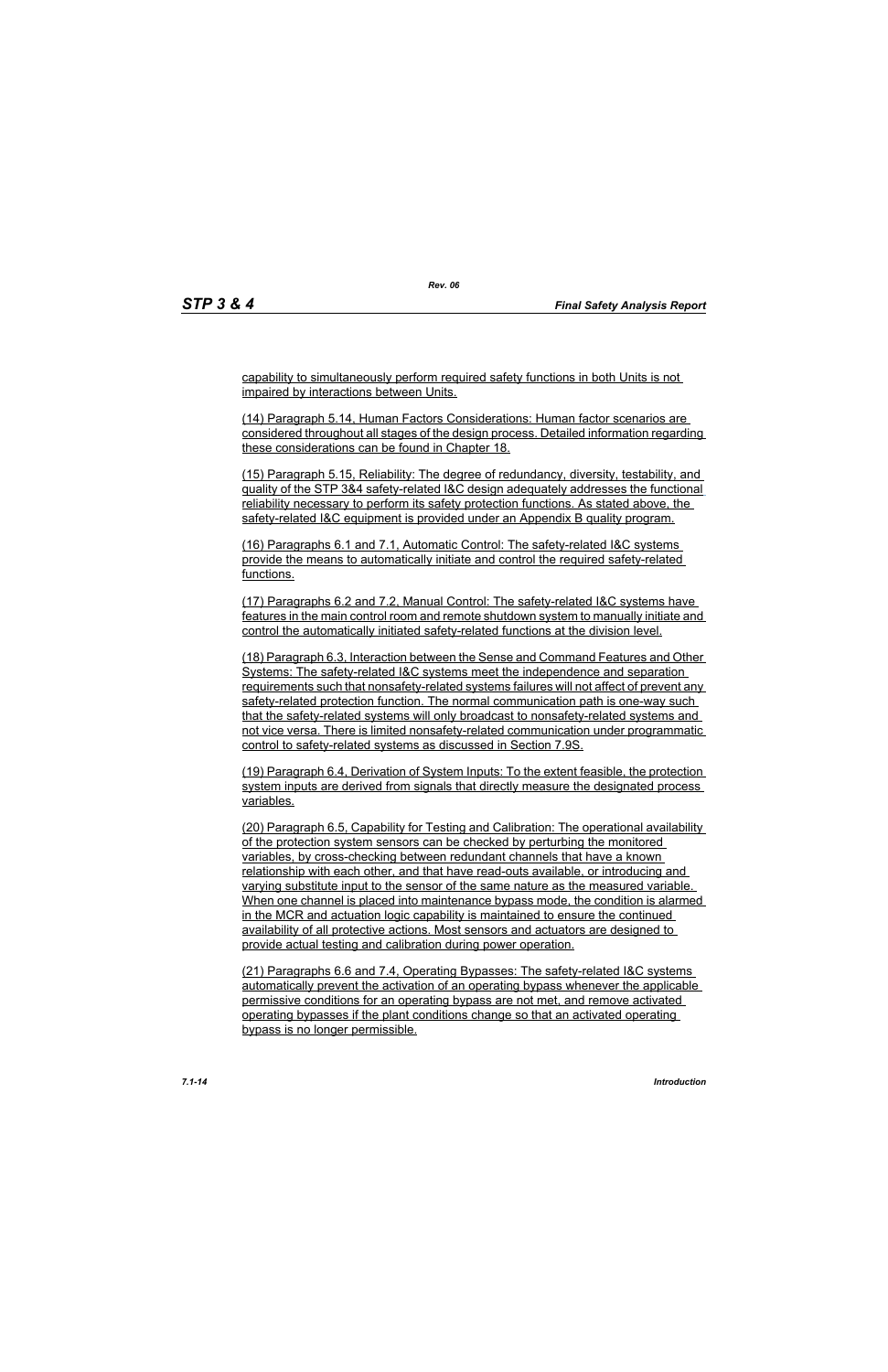(22) Paragraphs 6.7 and 7.5, Maintenance Bypasses: The capability of safety-related systems to perform their safety-related functions is retained when one division of the I&C systems is in maintenance bypass.

(23) Paragraph 6.8, Setpoints: STP 3&4 safety-related instrument setpoints are determined by a methodology that follows the guidance contained in the STP 3&4 setpoint methodology program. This methodology uses STP 3&4 plant specific analyses to ensure that characteristics such as range, accuracy, and resolution of the instruments meet the performance requirements assumed n the safety analyses in Chapter 15. The response times of the I&C systems are assumed in the safety analyses and verified by STP 3&4 surveillance testing or system analyses.

The power source design requirements for the safety-related I&C systems are discussed in Chapter 8.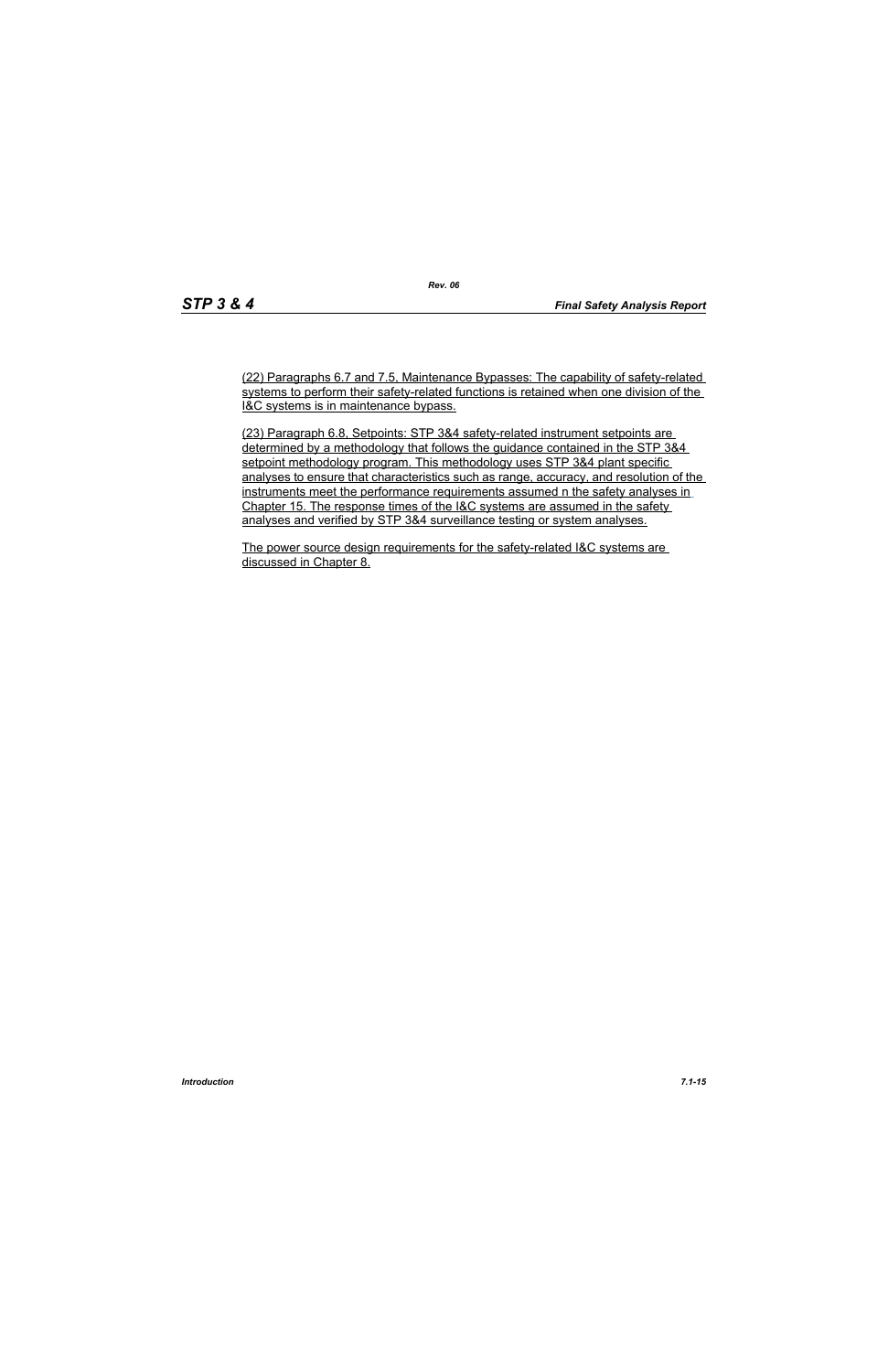| I & C System                                         | <b>GESSAR II Design</b>                                                                                 | <b>ABWR Design</b>                                                                                                                                                          |
|------------------------------------------------------|---------------------------------------------------------------------------------------------------------|-----------------------------------------------------------------------------------------------------------------------------------------------------------------------------|
| General<br>Comparisons for<br>All Safety<br>Systems: | Hard wired sensor interfaces.                                                                           | Multiplexed Hard Wired sensor interfaces.                                                                                                                                   |
|                                                      | Nuclear system protection system<br>(NSPS) solid-state-based logic and<br>self-test system controllers. | Safety system logic & control (SSLC)<br>configurable logic devices and<br>microprocessor-based logic and with self-<br>testself diagnostic functions system-<br>controllers |
| Flammability<br>Control System:                      | Part of combustible gas control system.                                                                 | Independent system. This system deleted                                                                                                                                     |
| <b>Standby Gas</b><br>Treatment System:              | Redundant active and passive<br>components.                                                             | Redundant active components; single filter-<br>train.two filter trains, two separate<br>divisions.                                                                          |

|  | Table 7.1-1 Comparison of GESSAR II and ABWR I&C Safety Systems |  |  |
|--|-----------------------------------------------------------------|--|--|
|  |                                                                 |  |  |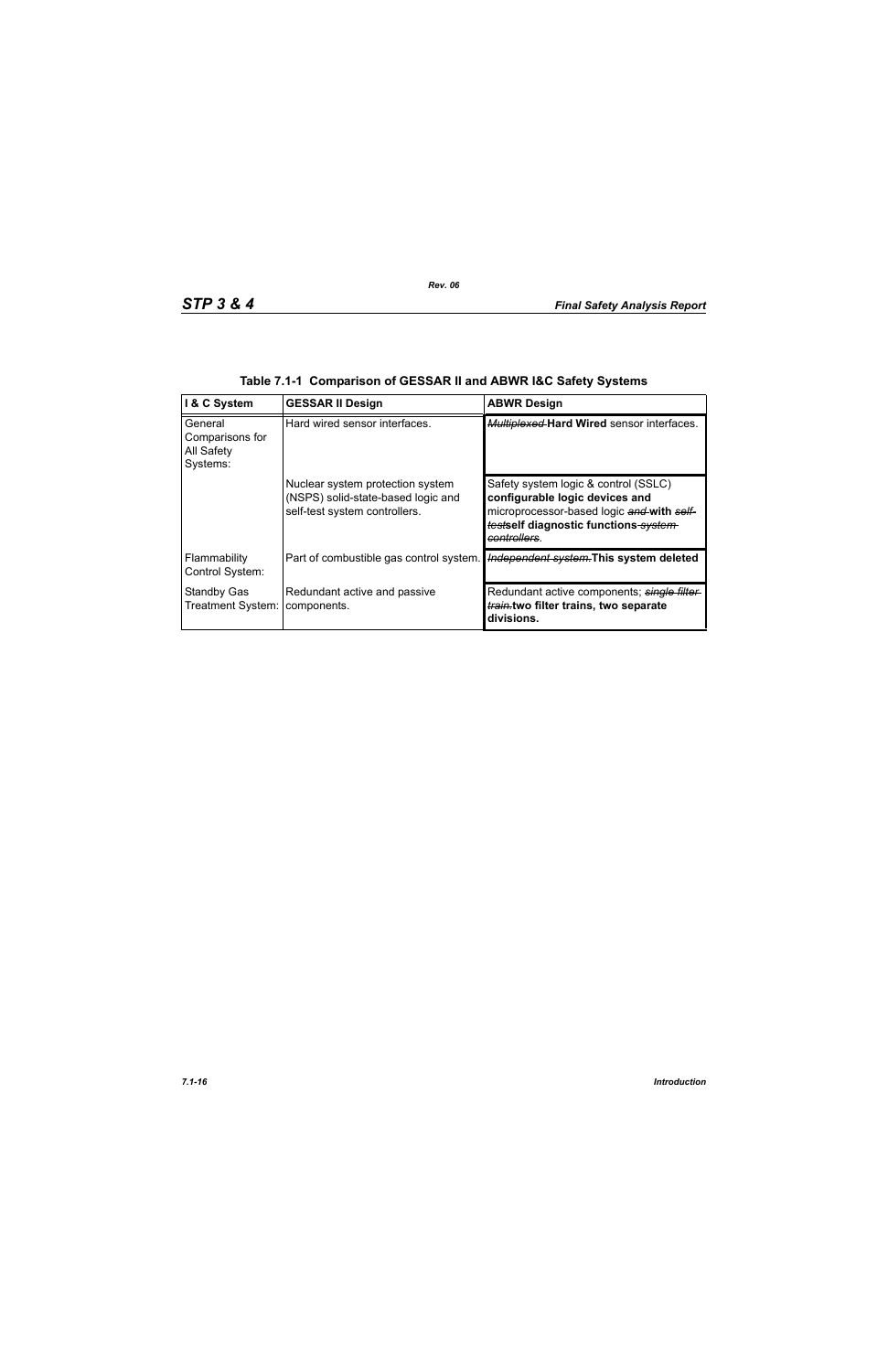|                                       | Table 7.1-2 Regulatory Requirements Applicability Matrix for I&C Systems |     |  |    |    |                 |  |  |  |  |  |  |  |  |  |  |  |                                                                               |  |    |     |
|---------------------------------------|--------------------------------------------------------------------------|-----|--|----|----|-----------------|--|--|--|--|--|--|--|--|--|--|--|-------------------------------------------------------------------------------|--|----|-----|
| Applicable Criteria                   | 10CFR<br>50.55                                                           | GDC |  |    |    |                 |  |  |  |  |  |  |  |  |  |  |  | ده ا                                                                          |  |    |     |
|                                       |                                                                          | ົ   |  | 10 | 12 | 13 <sub>1</sub> |  |  |  |  |  |  |  |  |  |  |  | 15   16   19   20   21   22   23   24   25   28   29   33   34   35   38   41 |  | 44 | ∣ ହ |
| Reference Standard<br>(RG, IEEE, ISA) | 279603                                                                   |     |  |    |    |                 |  |  |  |  |  |  |  |  |  |  |  |                                                                               |  |    |     |

| Applicable Criteria<br>Reference Standard<br>(RG, IEEE, ISA)           |        |        | 10CFR                                                                                |                         |                |                |                 |        |            |               |                          |                 |    |            |                    | GDC      |        |                          |            |      |      |      |      |      |      |      |
|------------------------------------------------------------------------|--------|--------|--------------------------------------------------------------------------------------|-------------------------|----------------|----------------|-----------------|--------|------------|---------------|--------------------------|-----------------|----|------------|--------------------|----------|--------|--------------------------|------------|------|------|------|------|------|------|------|
|                                                                        |        |        | 50.55                                                                                |                         | $\overline{2}$ | $\overline{4}$ | 10 <sup>°</sup> | 12     | 13         | 15            | 16                       | 19              | 20 | 21         | 22                 | 23       | 24     | 25                       | 28         | 29   | 33   | 34   | 35   | 38   | 41   | 44   |
|                                                                        |        |        | 279603                                                                               |                         |                |                |                 |        |            |               |                          |                 |    |            |                    |          |        |                          |            |      |      |      |      |      |      |      |
|                                                                        |        |        | Table 7.1-2 Regulatory Requirements Applicability Matrix for I&C Systems (Continued) |                         |                |                |                 |        |            |               |                          |                 |    |            |                    |          |        |                          |            |      |      |      |      |      |      |      |
| Applicable Criteria                                                    |        |        |                                                                                      | <b>Regulatory Guide</b> |                |                |                 |        | <b>BTP</b> |               |                          |                 |    |            | $II-D$ $II-E$      |          | $II-F$ |                          | II-K       |      |      |      |      |      |      |      |
|                                                                        | 1.22   | 1.62   | 1.75                                                                                 | 1.97                    | 1.105          | 1.118          |                 | 1.151  | $\infty$   | $\frac{2}{3}$ | (7.6)<br>$\overline{20}$ | $\overline{2}1$ |    | 22         | (7.9)<br>26        | $\infty$ | 4.2    | $\overline{\phantom{0}}$ | $\infty$   | 1.23 | 3.13 | 3.15 | 3.18 | 3.21 | 3.22 | 3.23 |
| Reference Standard<br>(RG, IEEE, ISA)                                  | 279603 | £79603 | 384                                                                                  |                         | 567.04         | 338            |                 | 567.02 | £79603     | 279603        | 279603                   | 1.47<br>RG      |    | 1.22<br>RG | £096ź <del>7</del> |          |        |                          | 1.97<br>RG |      |      |      |      |      |      |      |
| requirements in the different standards, IEEE 603 requirements govern. |        |        |                                                                                      |                         |                |                |                 |        |            |               |                          |                 |    |            |                    |          |        |                          |            |      |      |      |      |      |      |      |
|                                                                        |        |        |                                                                                      |                         |                |                |                 |        |            |               |                          |                 |    |            |                    |          |        |                          |            |      |      |      |      |      |      |      |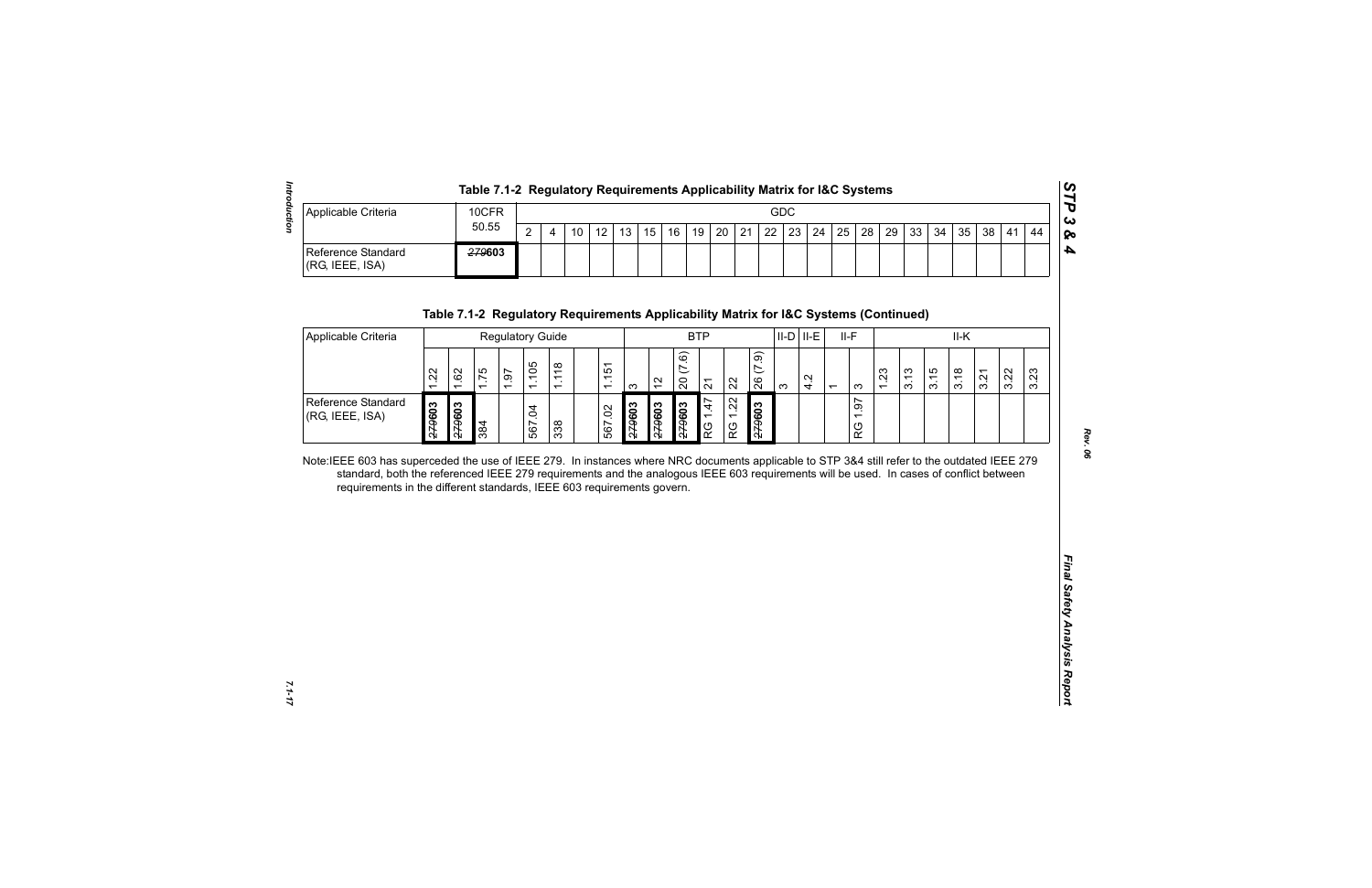